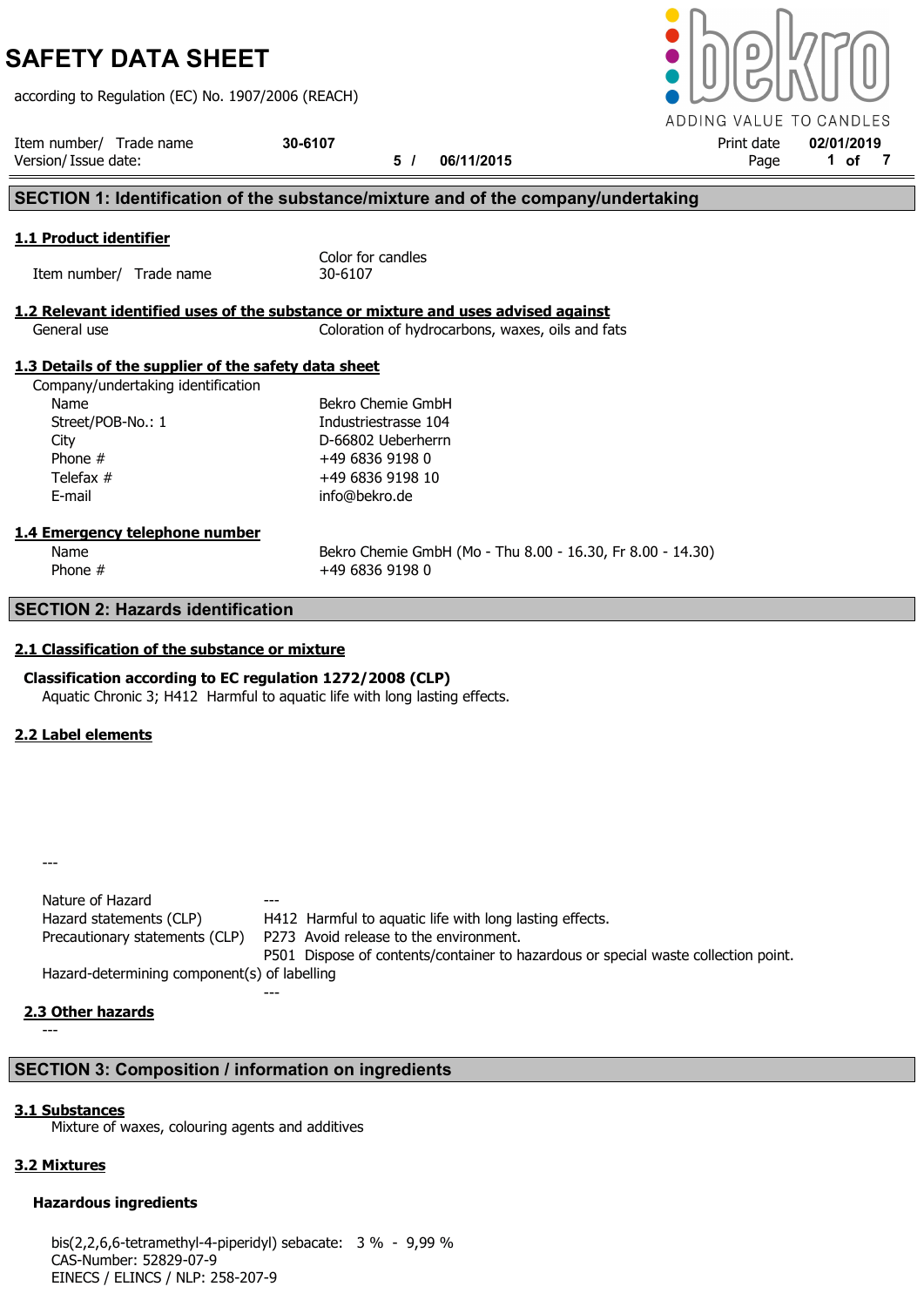according to Regulation (EC) No. 1907/2006 (REACH)



REACH registration No.: 01-2119537297-32 Classification according to EC regulation 1272/2008 (CLP): Aquatic Chronic 2; H411 / Eye Irrit. 2; H319

Full text of R-, H- and EUH-phrases: see section 16.

## SECTION 4: First aid measures

| 4.1 Description of first aid measures                           |                                                                                  |  |  |  |  |
|-----------------------------------------------------------------|----------------------------------------------------------------------------------|--|--|--|--|
| General information                                             | If you feel unwell, seek medical advice.                                         |  |  |  |  |
| In case of inhalation                                           | Move victim to fresh air. Seek medical aid in case of troubles.                  |  |  |  |  |
| In case of skin contact                                         | Thoroughly wash skin with soap and water.                                        |  |  |  |  |
| After eye contact                                               | Immediately flush eyes with plenty of flowing water for 10 to 15 minutes holding |  |  |  |  |
|                                                                 | eyelids apart. Seek medical attention if irritation persists.                    |  |  |  |  |
| After swallowing                                                | Do NOT induce vomiting. Rinse mouth immediately and drink plenty of water. Seek  |  |  |  |  |
| medical treatment in case of troubles.                          |                                                                                  |  |  |  |  |
| 4.2 Most important symptoms and effects, both acute and delayed |                                                                                  |  |  |  |  |
| Symptoms                                                        |                                                                                  |  |  |  |  |
|                                                                 | 4.3 Indication of any immediate medical attention and special treatment needed   |  |  |  |  |
| Information to physician                                        |                                                                                  |  |  |  |  |
|                                                                 |                                                                                  |  |  |  |  |
| <b>SECTION 5: Firefighting measures</b>                         |                                                                                  |  |  |  |  |
|                                                                 |                                                                                  |  |  |  |  |
| 5.1 Extinguishing media                                         |                                                                                  |  |  |  |  |
| Suitable extinguishing media                                    | Carbon dioxide, water fog, extinguishing powder, foam.                           |  |  |  |  |
| Extinguishing media which must                                  | Full water jet                                                                   |  |  |  |  |
| not be used for safety                                          |                                                                                  |  |  |  |  |
| reasons                                                         |                                                                                  |  |  |  |  |
|                                                                 |                                                                                  |  |  |  |  |
| 5.2 Special hazards arising from the substance or mixture       |                                                                                  |  |  |  |  |
| Possible combustion products                                    | Nitrogen oxides (NOx), carbon monoxide and carbon dioxide                        |  |  |  |  |
|                                                                 |                                                                                  |  |  |  |  |
| 5.3 Advice for firefighters                                     |                                                                                  |  |  |  |  |
| Special protective equipment                                    | Wear self-contained breathing apparatus.                                         |  |  |  |  |
| for firefighters                                                |                                                                                  |  |  |  |  |
| Additional information                                          | Do not allow water used to extinguish fire to enter drains, ground or waterways. |  |  |  |  |
|                                                                 | Do not allow fire water to penetrate into surface or ground water. You have to   |  |  |  |  |
|                                                                 | dispose of contaminated extinguishing water according to the regulations of the  |  |  |  |  |
|                                                                 | authorities.                                                                     |  |  |  |  |
|                                                                 |                                                                                  |  |  |  |  |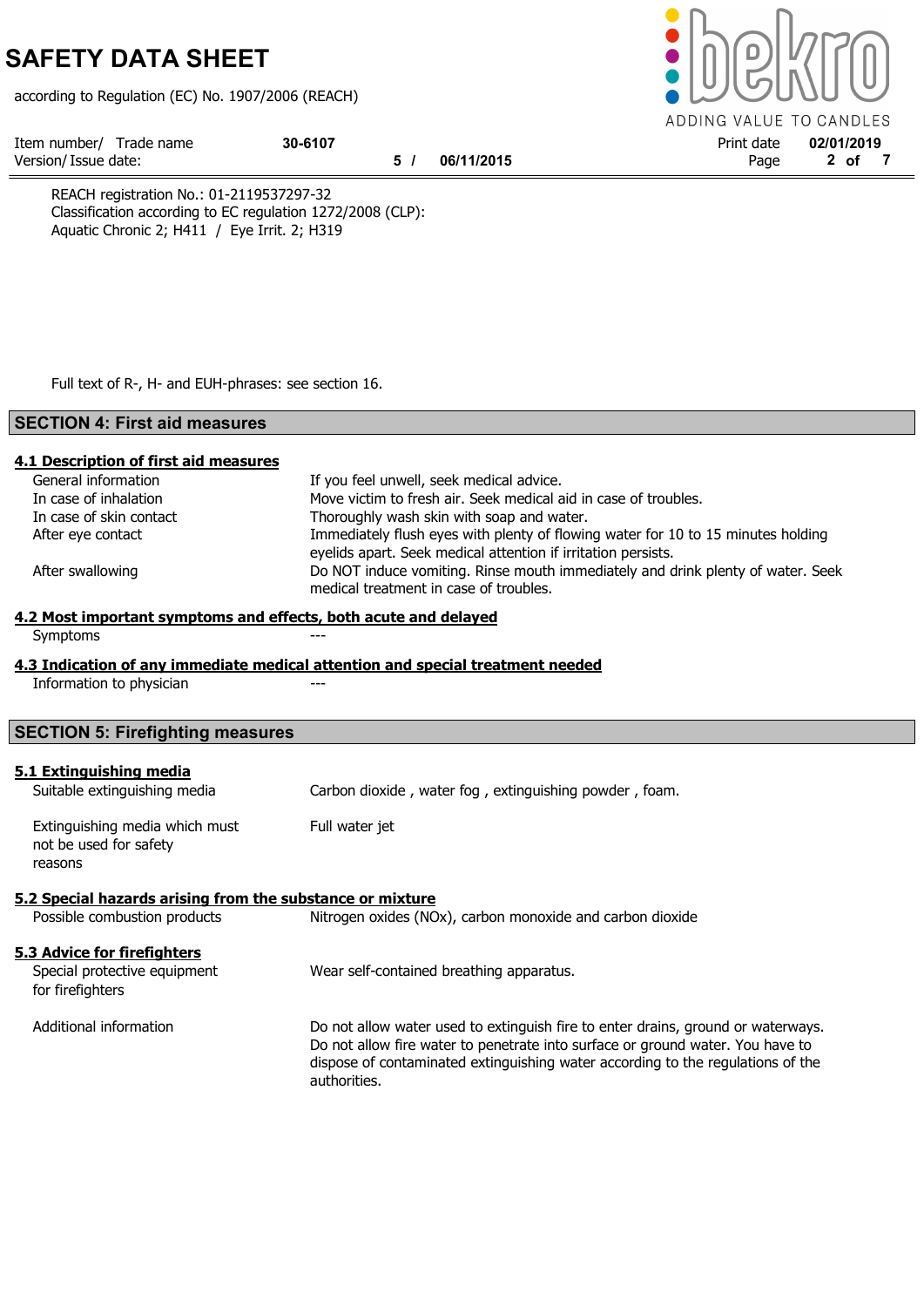according to Regulation (EC) No. 1907/2006 (REACH)

Item number/ Trade name  $30-6107$  30-6107 **Print date**  $02/01/2019$ Version/ Issue date: 5 / 06/11/2015 Page 3 of 7

## SECTION 6: Accidental release measures

#### 6.1 Personal precautions, protective equipment and emergency procedures

Avoid dust formation. Do not breathe dust. With the formation of dust, use a dust mask. Keep away from sources of ignition - No smoking. Avoid contact with skin, eyes, and clothing.

## 6.2 environmental precautions

Do not allow to enter into ground-water, surface water or drains. Discharge into the environment must be avoided.

#### 6.3 Methods and material for containment and cleaning up

Take up spilled product with dustpan and brush. Avoid causing any dust. Industrial vacuum cleaner recommended to avoid causing dust. Clean soiled areas with a conventional household cleaner.

## 6.4 Reference to other sections

Personal protection equipment: see section 8, Disposal: see section 13

## SECTION 7: Handling and storage

## 7.1 Precautions for safe handling

Advices on safe handling **Avoid contact with eyes and skin. When using do not eat, drink, smoke, sniff.** Make sure there is sufficient air exchange and / or that working rooms are air suctioned. Avoid dust formation.

#### 7.2 Conditions for safe storage, including any incompatibilities

Requirements for storerooms Keep away from sources of ignition and heat. Store in a cool dry place. Store in and containers a well-ventilated place. Keep container tightly closed. Protect against direct sunlight. Storage class 11 7.3 Specific end use(s) General use Coloration of hydrocarbons, waxes, oils and fats

## SECTION 8: Exposure controls/personal protection

## 8.1 Control parameters

Paraffin waxes and Hydrocarbon waxes

---

| TWA (EC)<br><b>USA</b><br><b>OSHA</b>                           | 2,000<br>mg/m <sup>3</sup>                                                                                                                                                                                             |
|-----------------------------------------------------------------|------------------------------------------------------------------------------------------------------------------------------------------------------------------------------------------------------------------------|
| 8.2 Exposure controls                                           |                                                                                                                                                                                                                        |
| Respiratory protection                                          | With correct and proper use, and under normal conditions, breathing protection<br>is not required. Provide good ventilation and/or an exhaust system in the work<br>area. Wear a dust mask, in case of excessive dust. |
| Hand protection<br>1,3                                          | Wear suitable gloves.- according to DIN-/EN-Norms EN 420, EN 388 and EN 374 Part                                                                                                                                       |
| Goggles according to EN 166.<br>Eye protection                  |                                                                                                                                                                                                                        |
| Wear suitable protective clothing and shoes.<br>Body protection |                                                                                                                                                                                                                        |
| General protection and hygiene<br>measures                      | Keep away from food and drinks. When using do not eat, drink or smoke. Wash<br>hands before breaks and after work. Wash contaminated clothing prior to re-use.                                                         |

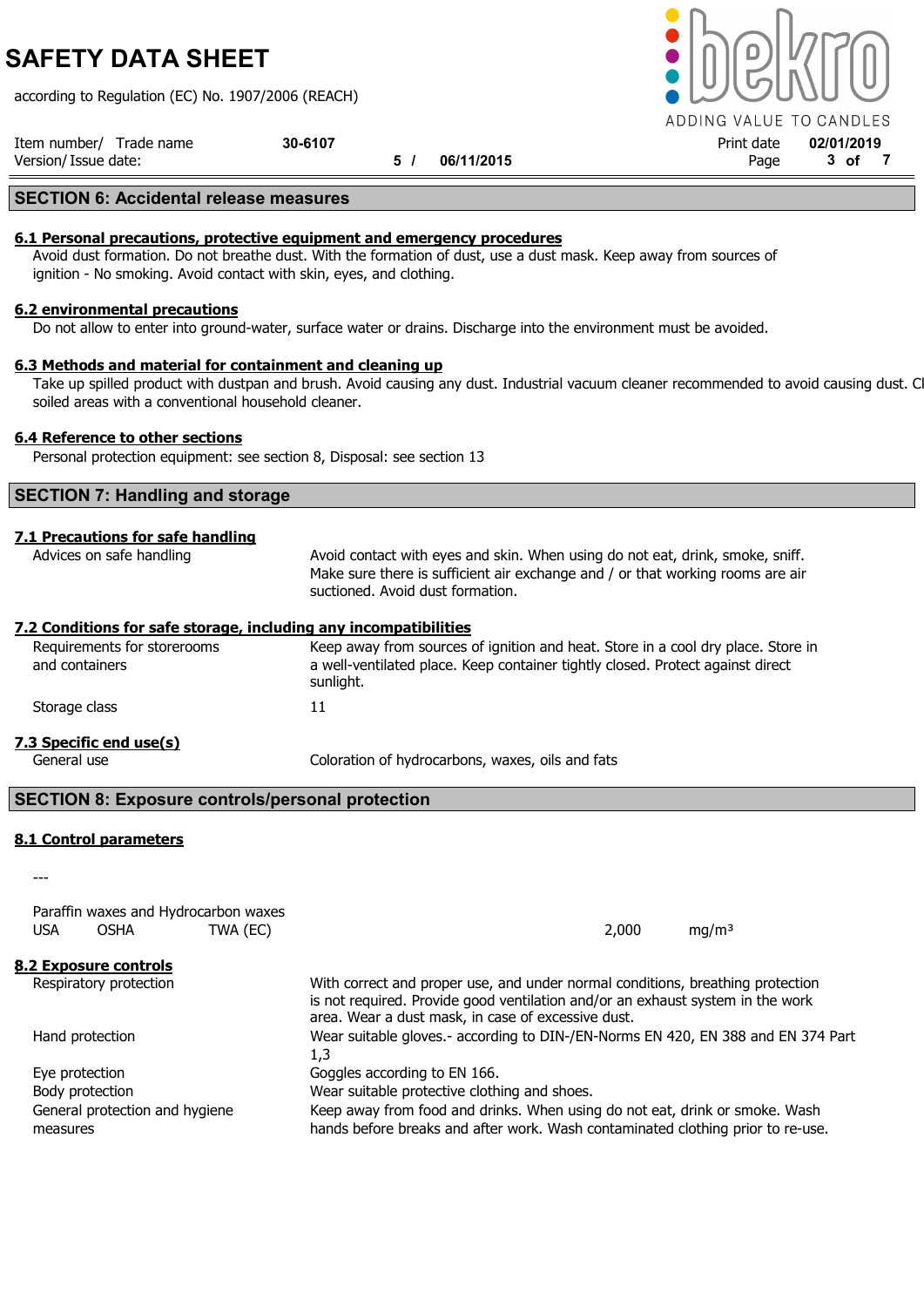according to Regulation (EC) No. 1907/2006 (REACH)

ADDING VALUE TO CANDLES

Item number/ Trade name 30-6107<br>Version/Issue date: 02/01/2019 19/06/11/2015 Page 4 of 7 Version/ Issue date: 5 / 06/11/2015 Page 4 of 7

# SECTION 9: Physical and chemical properties

## 9.1 information on basic physical and chemical properties

| Form                                                   | solid          |
|--------------------------------------------------------|----------------|
| Colour                                                 | red            |
| Odour                                                  | characteristic |
| Important health, safety and environmental information |                |

| Initial boiling point and boiling range | >              | 130 °C |                                            |  |
|-----------------------------------------|----------------|--------|--------------------------------------------|--|
| Melting point/freezing point            | >              | 60 °C  | 60 °C                                      |  |
| Flash point/flash point range           | >              | 150 °C |                                            |  |
| Ignition temperature                    | >              | 200 °C |                                            |  |
| Solubility                              |                |        | Product is difficult to dissolve in water. |  |
| Vapour pressure                         | not determined |        |                                            |  |
| Density                                 | not determined |        |                                            |  |
| <b>Viscosity</b>                        |                |        |                                            |  |
| <b>Explosion limits</b>                 |                |        |                                            |  |
| Flow time 4mm (DIN)                     | not determined |        |                                            |  |
| PH value                                |                |        |                                            |  |
| Partition coefficient:                  |                |        |                                            |  |
| n-octanol/water                         |                |        |                                            |  |

## 9.2 Other information

| <b>SECTION 10: Stability and reactivity</b>    |                                                                                                                                                       |
|------------------------------------------------|-------------------------------------------------------------------------------------------------------------------------------------------------------|
| <b>10.1 Reactivity</b>                         | Non-reactive                                                                                                                                          |
| <b>10.2 Chemical stability</b>                 | Product is stable under normal storage conditions.                                                                                                    |
| <b>10.3 Possibility of hazardous reactions</b> |                                                                                                                                                       |
| <b>10.4 Conditions to avoid</b>                | Avoid dust formation. Avoid dust deposits. Keep away from sources of ignition -<br>No smoking. Take precautionary measures against static discharges. |
| <b>10.5 Incompatible materials</b>             | strong acids and bases, strong oxidizing agents                                                                                                       |
| 10.6 Hazardous decomposition products          | Hazardous vapours may form during fires. In case of fire may be liberated:<br>Nitrogen oxides (NOx), carbon monoxide and carbon dioxide               |

# SECTION 11: Toxicological information

# 11.1 Information on toxicological effects

## General remarks

No toxicological tests were conducted with the mixture.

# Toxicological tests: components

| bis(2,2,6,6-tetramethyl-4-piperidyl) sebacate |                          |              |                   |                      |
|-----------------------------------------------|--------------------------|--------------|-------------------|----------------------|
| Eye irritation:                               | $\overline{\phantom{0}}$ |              | irritant          | <b>OECD 405</b>      |
| Rabbit<br>Skin sensitisation<br>guinea pig    | $\overline{\phantom{0}}$ |              | not sensitising   | <b>OECD 406</b>      |
| Mutagenicity:                                 | $\overline{\phantom{0}}$ |              | not a mutagen     | OECD 471 (Ames test) |
| Acute oral toxicity<br>Rat                    | LD50>                    | 2000.0 mg/kg |                   |                      |
| Acute dermal toxicity<br>Rat                  | LD50>                    | 2000.0 mg/kg |                   |                      |
| Acute inhalation toxicity<br>Rat              | LC50>                    | 960.0        | mg/m <sup>3</sup> |                      |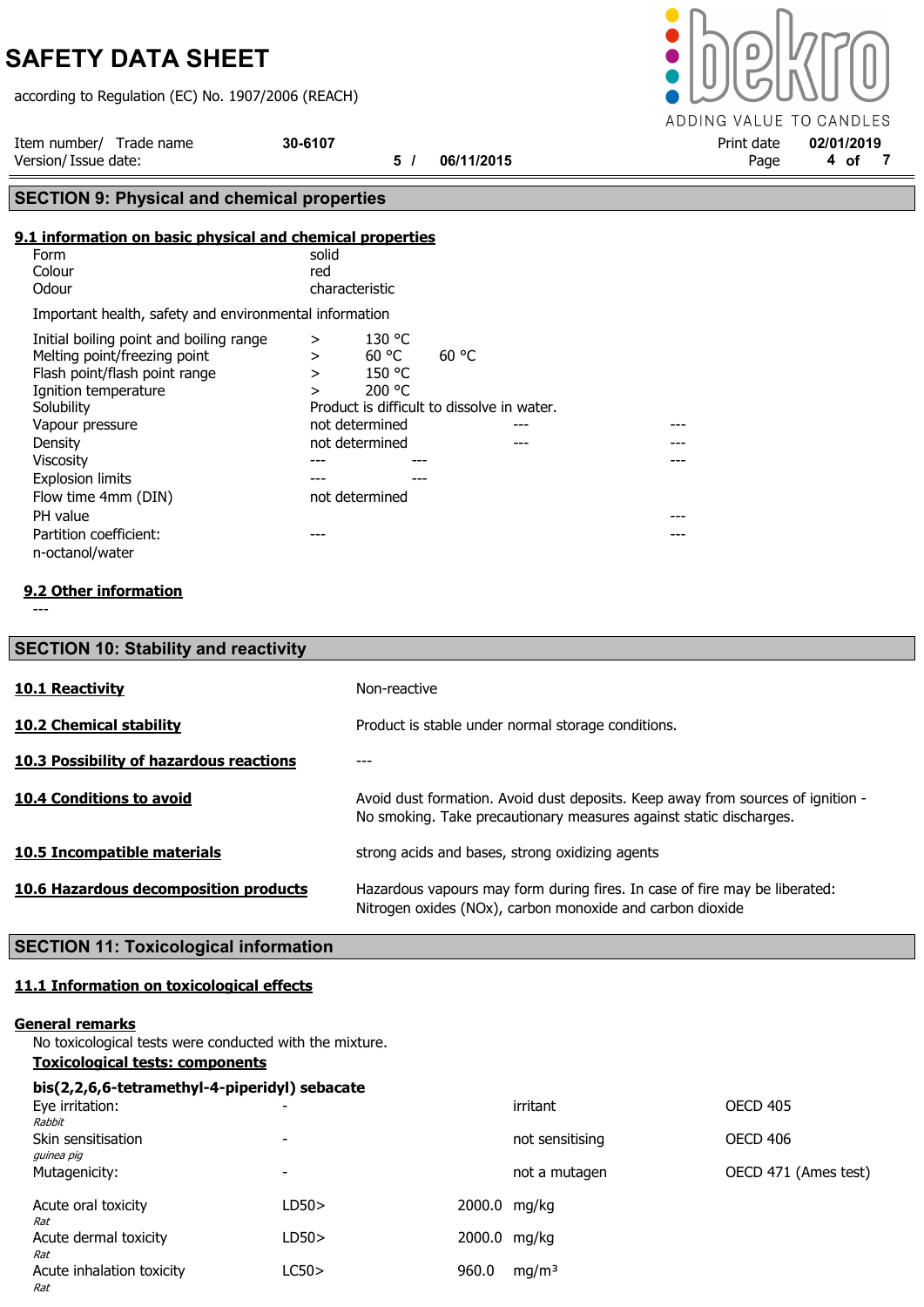according to Regulation (EC) No. 1907/2006 (REACH)



| Version/ Issue date:                                                   |         | 5/ | 06/11/2015 |      | Page            | 5 of 7 |
|------------------------------------------------------------------------|---------|----|------------|------|-----------------|--------|
|                                                                        |         |    |            |      |                 |        |
| <b>SECTION 12: Ecological information</b>                              |         |    |            |      |                 |        |
| 12.1 Toxicity                                                          |         |    |            |      |                 |        |
| Aquatic toxicity                                                       | ---     |    |            |      |                 |        |
| <b>Ecotoxicological effects: components</b>                            |         |    |            |      |                 |        |
| bis(2,2,6,6-tetramethyl-4-piperidyl) sebacate                          |         |    |            |      |                 |        |
| acute Daphnia toxicity<br>Daphnia magna (Big water flea)               | $EC50=$ |    | 17.0       | mg/l | <b>OECD 202</b> |        |
| acute fish toxicity<br>Oncorhynchus mykiss                             | $LC50=$ |    | 13.0       | mg/l | <b>OECD 203</b> |        |
| Bacteria toxicity<br>Refer to manufacturer/supplier for information on | IC50>   |    | 100.0      | mg/l | OECD 209        |        |
| algae toxicity<br>Scenedesmus subspicatus                              | $EC50=$ |    | 1.9        | mg/l |                 |        |

## 12.2 Persistence and degradability

| Evaluation text       |  |
|-----------------------|--|
| Degree of elimination |  |
| Analytical method     |  |

## 12.3 Bioaccumulative potential

---

## 12.4 Mobility in soil

---

---

## 12.5 Results of PBT and vPvB assessment

12.6 Other adverse effects

The ecotoxicological properties of this mixture are determined by the ecotoxicological properties of the single components (see section 3).

## SECTION 13: Disposal considerations

## 13.1 Waste treatment methods

Product

Recommendation Dispose of waste according to applicable legislation. Discharge into the environment must be avoided.

## Contaminated packaging

Recommendation Dispose of waste according to applicable legislation. Non-contaminated packages may be recycled. Handle contaminated packages in the same way as the substance itself.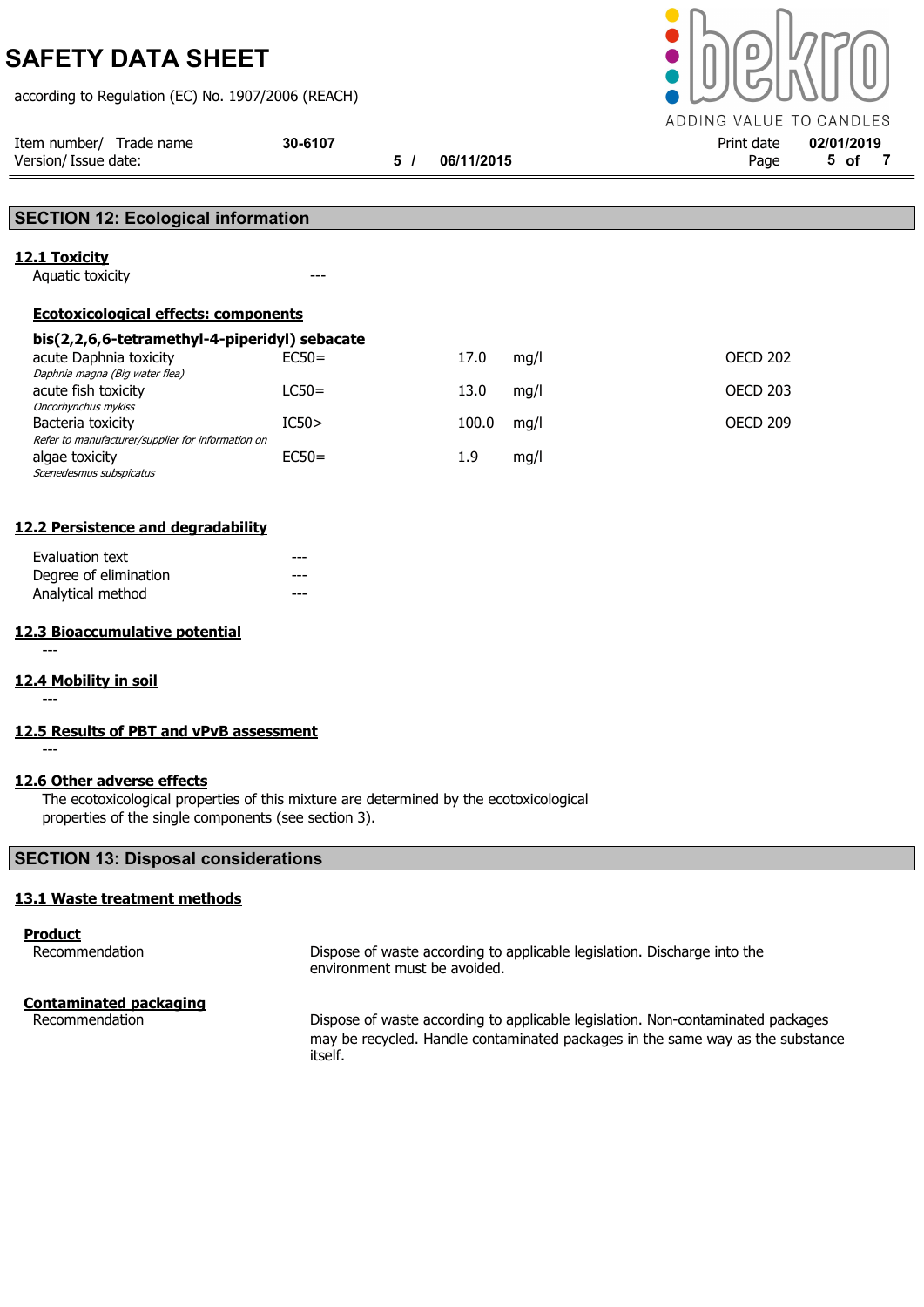according to Regulation (EC) No. 1907/2006 (REACH)



Transport category **Fransport** category

Kemmler-number **---**

No dangerous good in sense of these transport regulations.

## SECTION 15: Regulatory information

## 15.1 Safety, health and environmental regulations/legislation specific for the substance or mixture

## National regulations

| 11                                |
|-----------------------------------|
|                                   |
| ---                               |
| No special measures are required. |
|                                   |

## 15.2 Chemical Safety Assessment

Chemical Safety Assessment No substance safety evaluation was conducted with the mixture/ substance.